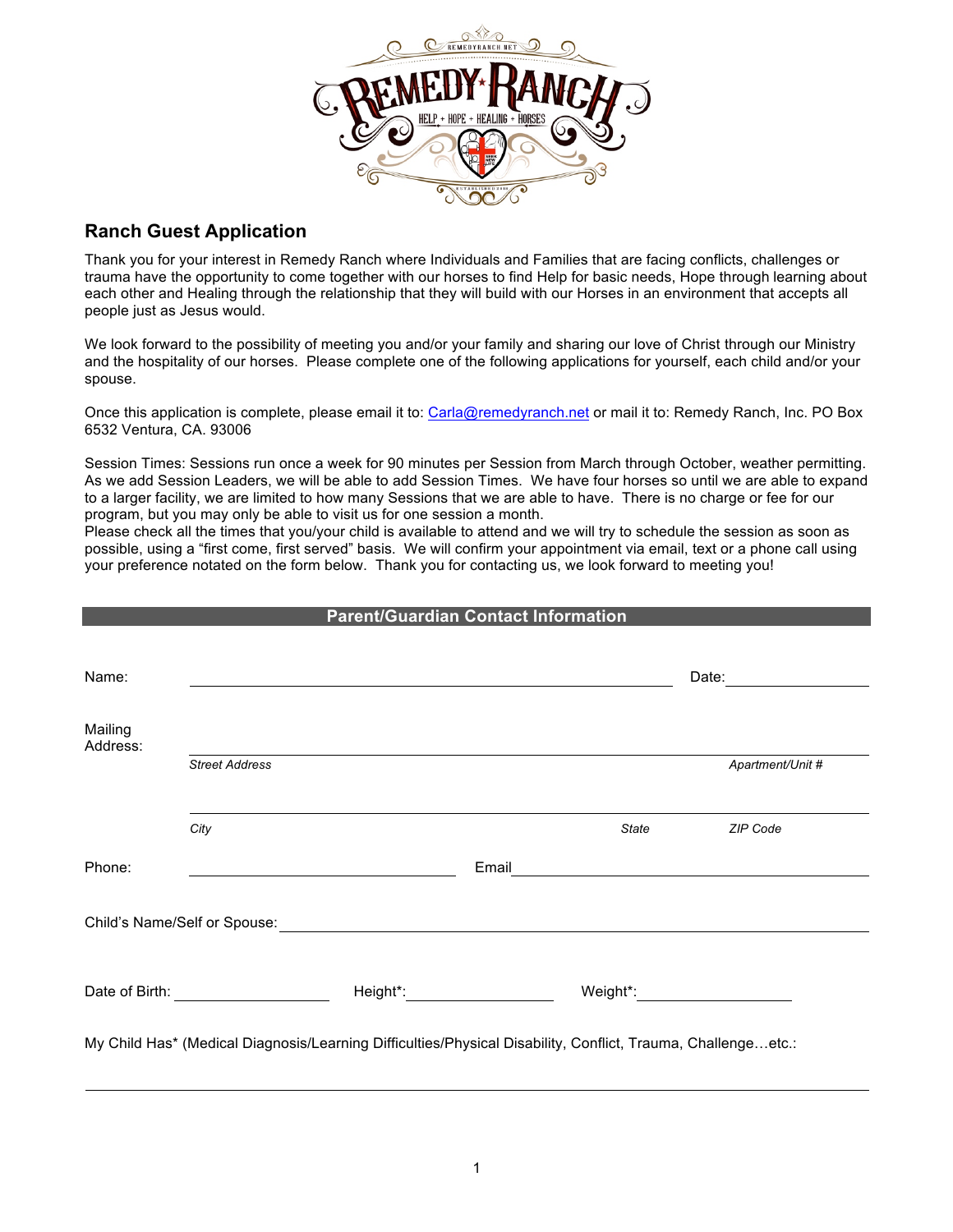*\*These items are necessary to properly match a horse with the size of the child/adult for safety and comfort.*

| <b>Available Session Times</b>                                        |                                                                                                                |  |  |  |  |  |
|-----------------------------------------------------------------------|----------------------------------------------------------------------------------------------------------------|--|--|--|--|--|
| Please Write in the Name of the Participant into the Time Slot below: |                                                                                                                |  |  |  |  |  |
|                                                                       |                                                                                                                |  |  |  |  |  |
|                                                                       |                                                                                                                |  |  |  |  |  |
|                                                                       |                                                                                                                |  |  |  |  |  |
| $9:00 - 10:30$ Saturday<br>Session 1:                                 | 10:00 - 11:30 Saturday<br>Session 2:                                                                           |  |  |  |  |  |
| 11:30 - 1:00 Saturday<br>Session 1:                                   | 12:30 - 2:00 Saturday<br>Session 2:                                                                            |  |  |  |  |  |
| $2:00 - 3:30$ Saturday<br>Session 1:                                  | $3:00 - 4:30$ Saturday<br>- Session 2:                                                                         |  |  |  |  |  |
| Additional notes or comments:                                         |                                                                                                                |  |  |  |  |  |
|                                                                       |                                                                                                                |  |  |  |  |  |
|                                                                       |                                                                                                                |  |  |  |  |  |
|                                                                       |                                                                                                                |  |  |  |  |  |
|                                                                       | <b>Additional Information</b>                                                                                  |  |  |  |  |  |
| YES $\Box$<br>Food Allergies?                                         | $NO$ $\Box$                                                                                                    |  |  |  |  |  |
| If YES, Please Describe:                                              |                                                                                                                |  |  |  |  |  |
|                                                                       |                                                                                                                |  |  |  |  |  |
| On a Special Diet?:                                                   |                                                                                                                |  |  |  |  |  |
| <b>Communication Skills?:</b>                                         |                                                                                                                |  |  |  |  |  |
|                                                                       |                                                                                                                |  |  |  |  |  |
|                                                                       | What are your goals for you/your child with regards to their participation in this Ministry?: ________________ |  |  |  |  |  |
|                                                                       |                                                                                                                |  |  |  |  |  |
|                                                                       |                                                                                                                |  |  |  |  |  |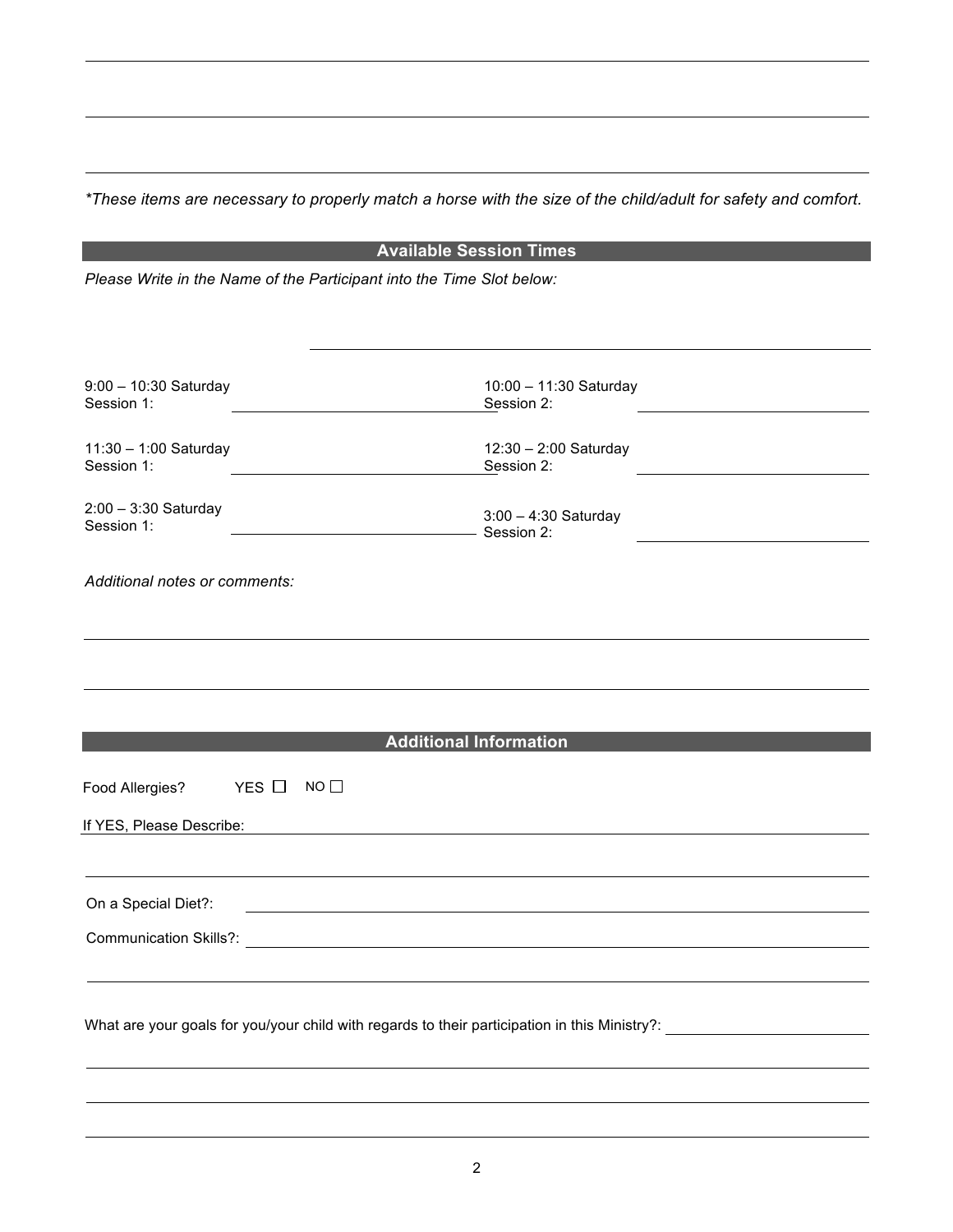| Triggers for behaviors of resistance/frustration/aggression? Please describe: |  |
|-------------------------------------------------------------------------------|--|
|                                                                               |  |

Best calming approach when upset or frustrated?:

Best advice for the adult or youth leader that will be assigned to work with my child: \_\_\_\_\_\_\_\_\_\_\_\_\_\_\_\_\_\_\_\_\_\_\_

Is there any additional information that you would like to share, or prayer requests?: \_\_\_\_\_\_\_\_\_\_\_\_\_\_\_\_\_\_\_\_\_\_\_

Thank you for your decision to Seek New Life by choosing Remedy Ranch for you and/or your child's experience to find Help, Hope and Healing through a deeper relationship with Jesus using the Hospitality of our Horses!

> *"Fear not, for I am with you; Be not dismayed, for I am your God. I will strengthen you, yes, I will help you, I will uphold you with My righteous right hand."*